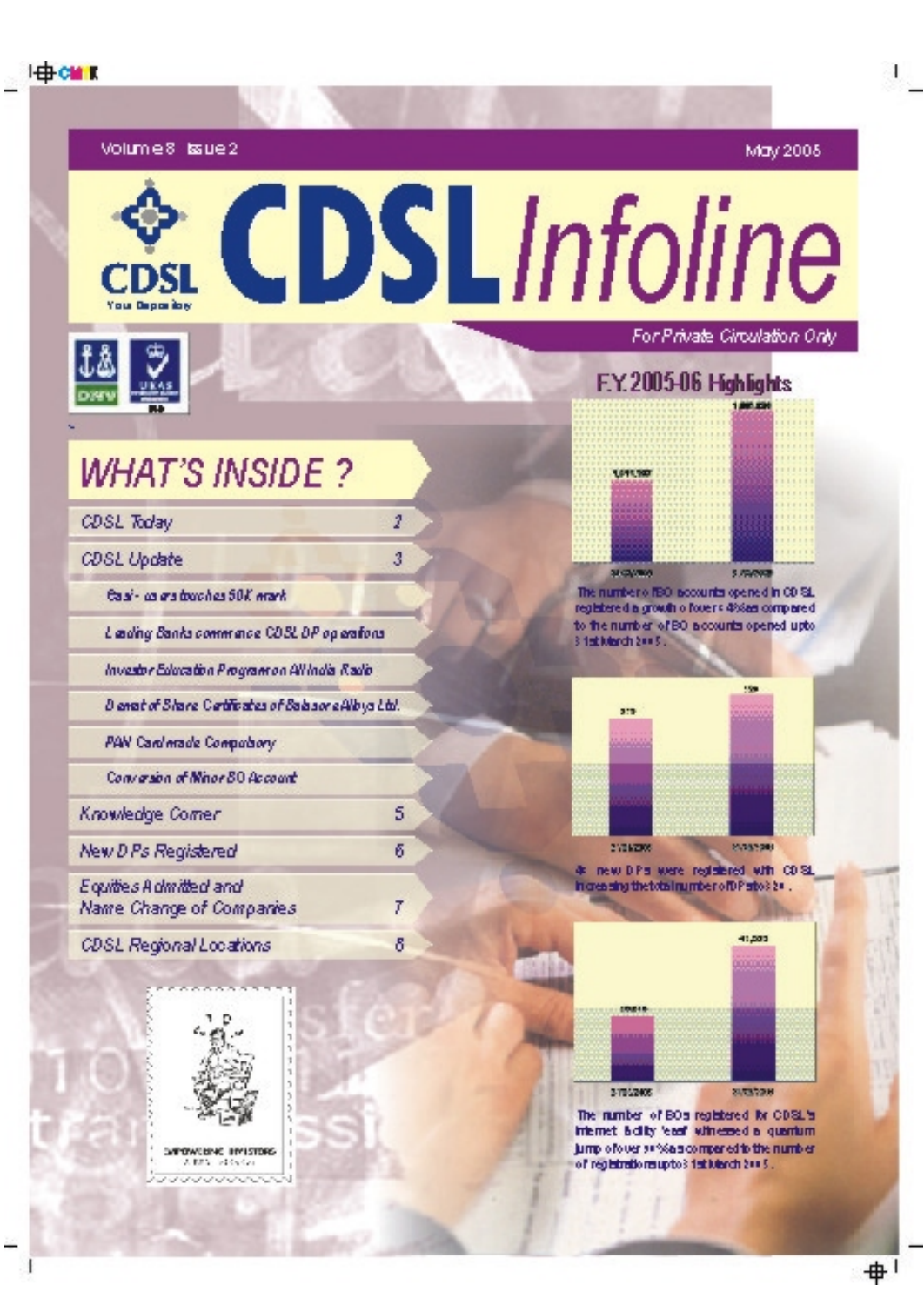# CDSL TODAY



## Depository Participants

As on April 30, 2006, CDSL has 322 DPs offering live DP services from 586 locations in 122 cities / towns across the country.



# Securities Dematerialised

During the last 12 months, the volume and value of securities under custody have increased by 41% and 92% respectively.

## Beneficial Owners

During the last 12 months, the number of BO accounts with CDSL has increased by 88.4% from 10.55 lakhs on April 30, 2005 to 19.89 lakhs on April 30, 2006.



## Securities Admitted

As on April 30, 2006, CDSL has admitted 14,799 securities of which 4819 are equity, 4294 are debt instruments and 5686 are other securities, which include Government Securities, Commercial Papers, Certificate of Deposits and Units of Mutual Funds.



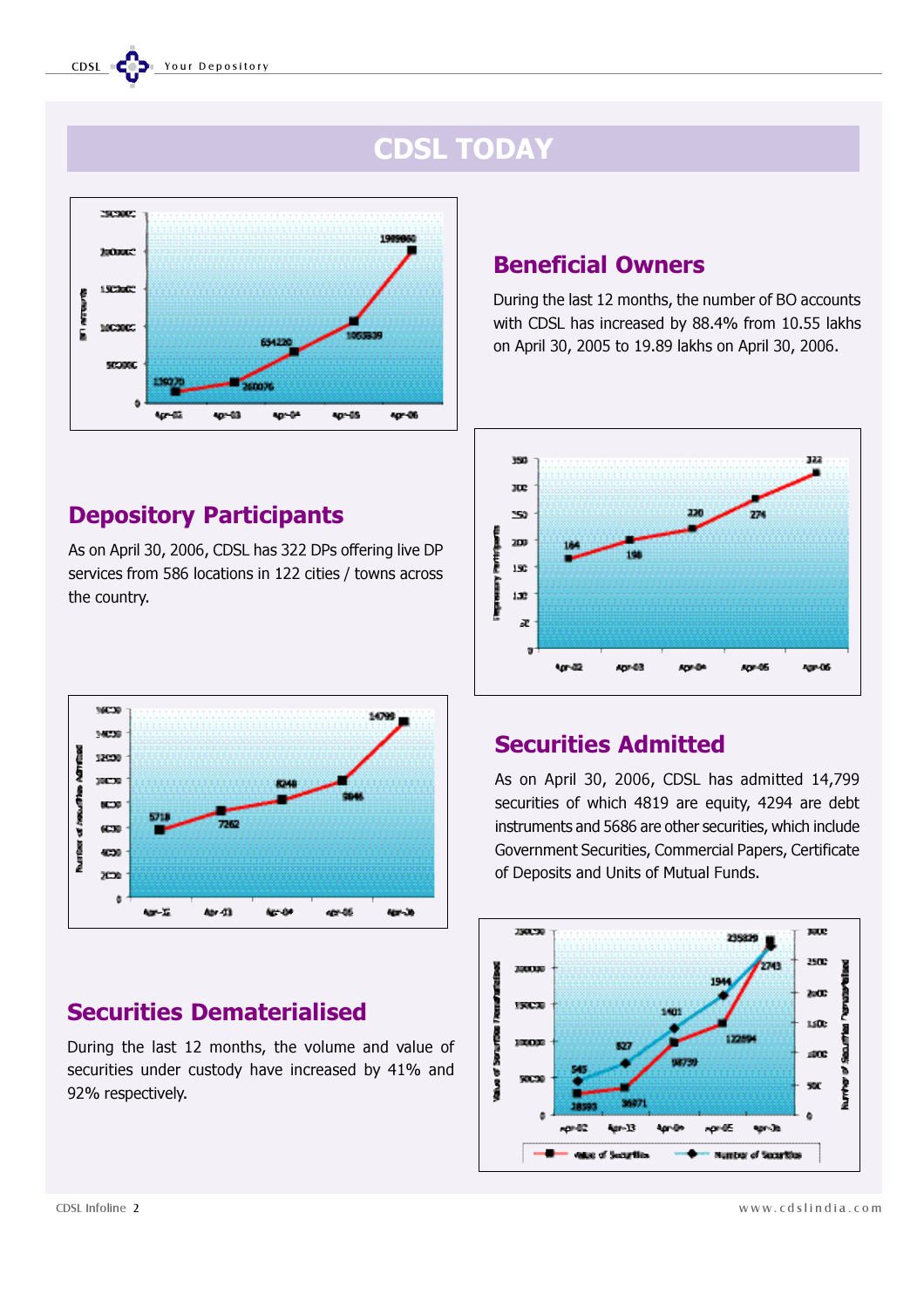# CDSL Update

#### easi - users touches 50K mark:

On April 8th, 2006, the number of Beneficial Owners registered for CDSL's internet based facility "easi" crossed 50,000. During the financial year, 2005-06 the number of registered users for easi rose by 90% from 26,265 on 31st March 2005 to 49,383 on 31st March 2006. This increasing trend is on account of enormous benefits that easi offers to CDSL BOs. Through easi, a registered BO

can obtain information about his holdings and transactions any time, anywhere through an internet enabled computer. BOs can also print their statement of holdings and obtain a valuation of the holdings in their accounts. This empowers BOs to take an informed decision with regard to their investments.



The inauguration function was graced by Shri. Ananthakrishna, Chairman & CEO, KBL, Shri. M.R. Mayya, Director, CDSL and Shri. V.V. Raut, MD & CEO, CDSL.

Development Credit Bank Limited (DCB), a leading private sector bank, commenced its CDSL DP operations on 17th April, 2006 from 72 branches. In line with its philosophy, the Bank has launched a

host of products and services aimed at providing absolute convenience in banking. DCB has also registered for CDSL's internet facility "easiest". BOs having a demat account with DCB and registered for easiest can not only avail the benefit of viewing their account balances along with a valuation of their portfolio, but can also issue debit instructions at a time and place of

Shri. Ananthakrishna, Chairman & CEO, Karnataka Bank Limited (second from the left), Shri. M.R. Mayya, Director, CDSL(fourth from the left) and Shri. V.V. Raut, MD & CEO, CDSL, lighting a lamp to mark the inauguration of the Karnataka Bank's DP operations.

## Leading Banks commence CDSL DP operations

CDSL has achieved exponential growth in the last 3 years in terms of the number of DPs registered and accounts opened. The ease of operations coupled with economical running costs make it a viable proposition for DPs to carry out CDSL DP operations. During March - April 2006, leading banks have commenced their DP operations namely:

- State Bank of India, the largest public sector bank in India, commenced its CDSL DP operations on 28th March 2006 from its Mumbai main branch. This will enable the existing customers of the bank to avail of CDSL DP services from the same location.
- Karnataka Bank Limited (KBL), a premier private sector bank, headquartered at Mangalore inaugurated its CDSL DP services on March 16, 2006.

their convenience.

- Punjab & Maharashtra Co-operative Bank (PMCB) commenced CDSL DP operations on 9th March 2006, from its Mumbai, Fort Branch. PMCB a renowned urban co-operative bank all over Maharashtra, has been ranked FIRST for eight years in succession, in the Mumbai Region by the 'Maharashtra State Cooperative Banks' Association'
- The Maharashtra State Co-operative Bank Ltd., Mumbai (MSCB), a leading Apex State Co-operative Bank has commenced CDSL DP operations on the auspicious occasion of Shiv Jayanti, i.e. on Saturday, March 18, 2006. Established in Mumbai in 1911, MSCB the biggest State Co-operative Bank in the country has a wide branch network all over Maharashtra and India.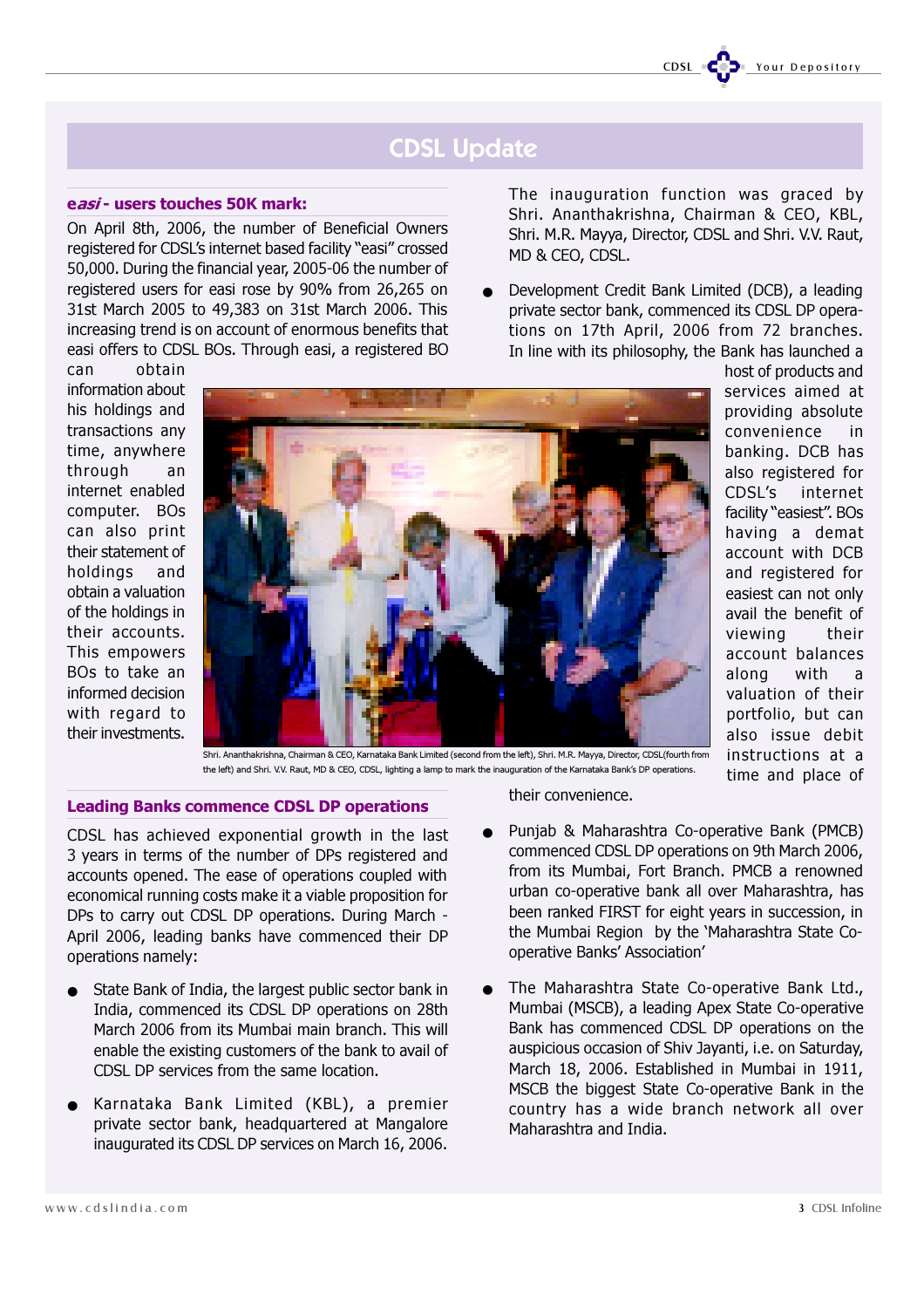### Investor Education Program on All India Radio

As a part of its mission towards Investor Education, CDSL conducted a series of six live programmes, which were broadcast in "Svar Sanvaad" by All India Radio's Asmita – Marathi Channel. The one hour programme broadcast on AIR every Sunday from 5th March 2006 to 9th April 2006 included a live question/answer session on Demat and various Capital Market related topics. This program was well received by AIR listeners, due to which AIR proposes to broadcast a similar programme on its FM channel.

## Demat of Share Certificates of Balasore Alloys Ltd

BSE vide its notice no. 20060307-10 has permitted the shares of Balasore Alloys Ltd (BAL) to be traded under the ISIN number INE135A01024. BO's can

now submit the certificates of the BAL to their DP's for dematerialisation.

CDSL has communicated the same to its DPs vide communique no.689 dated 19th April, 2006

## PAN Card made compulsory for opening Demat Account

In order to tighten KYC norms for opening a demat account, SEBI has now made submission of PAN Card details mandatory for opening a demat account. An investor intending to open a demat account will now be required to submit a copy of his/her PAN card along with the original, for verification at the time of opening the account. Accounts opened before April 1, 2006 will have to submit their PAN card details before September 30, 2006 in order to keep their accounts operative.

## Conversion of Minor BO Account (On attaining maturity)

1. Under what circumstances will a demat account be classified as that of a Minor?

A demat account opened by a minor (i.e. 18 years of age or 21 years of age in case of courtappointed guardian) either in his own name or joint names with a CDSL DP for holding his own securities is classified as that of a minor.

2. What should a Minor do when he attains maturity?

When a "Minor" account holder attains maturity (i.e. 18 years of age or 21 years of age in case of court-appointed guardian), he/she should request the DP to change his/her account status from "Minor" to "Major".

3. What is the procedure involved in changing my account status from 'Minor' to 'Major'?

If the word "Minor" has been included in the account holder(s) name(s), then the account has to be compulsorily closed and a new account should be opened in the same name(s) and order of account holder(s) by completing the formalities, including signing of a fresh agreement as required for opening of a new account. Balances in the old account can be transferred to the new account by submitting a transmission form to your DP.

If the word "*Minor*" has not been included in the account holder(s) name(s), then the same account can be retained on submission of the following details/documents to his/her DP:

- Sign a new DP-BO agreement with the DP.
- Fill up a fresh account opening form.
- Provide PAN Card details and proof of address of the first holder.
- The new signature will be captured in the DP records and the same signature should be present in all future dealings with the DP since, the old signature would be replaced with the new one.
- Guardian details would be deleted.
- Existing nomination details would be cancelled and fresh nomination would have to be made.

## 4. Would there be any charges for shifting the balances to my new account?

There will be no charges for shifting balances to your new demat account as per SEBI circular No. MRD/DoP/Dep/Cir-22/05 dated November 09, 2005.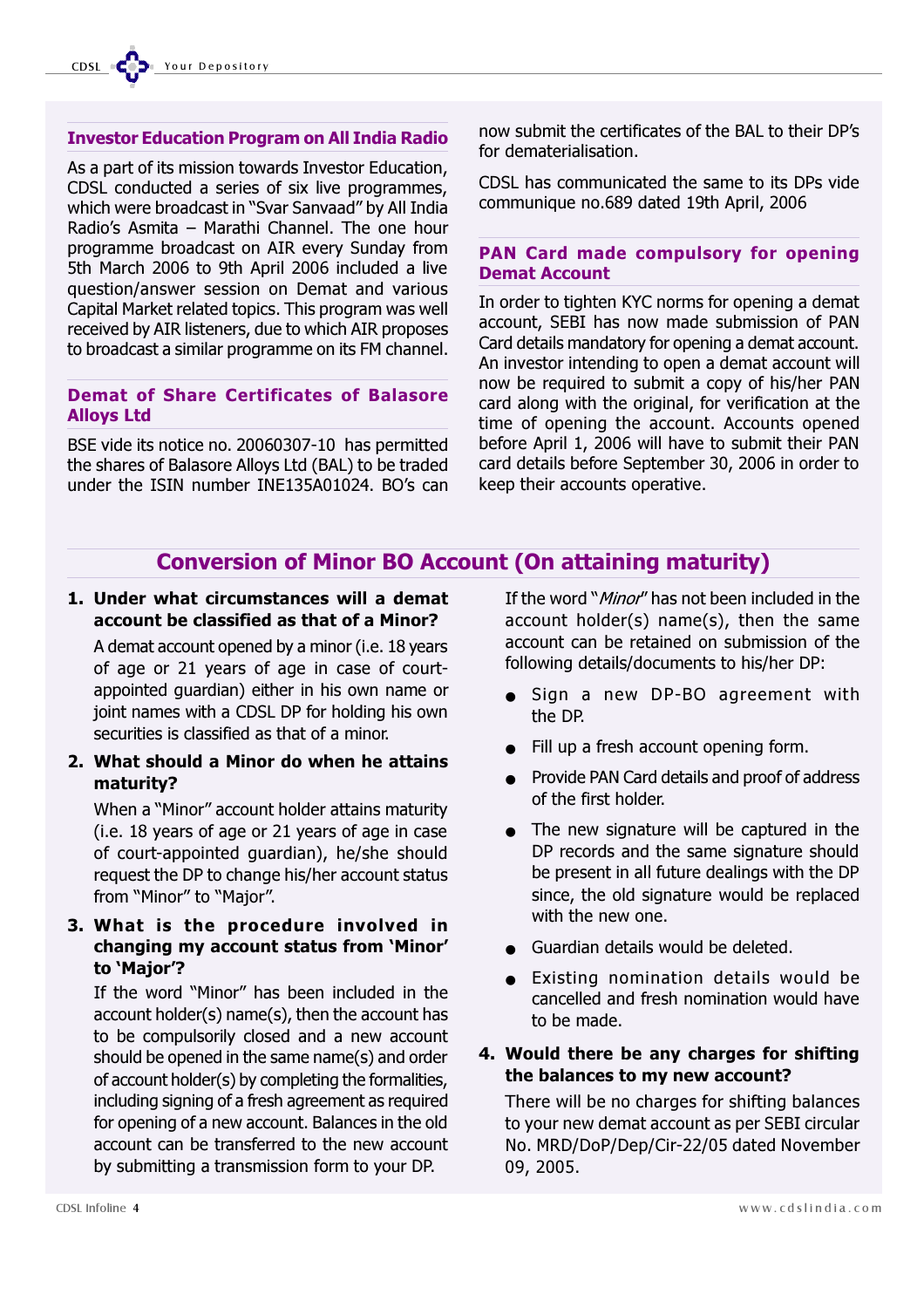# Knowledge Corner

## Permanent Account Number (PAN)

## 1. What is a PAN Card?

Permanent Account Number (PAN) is a ten-digit alphanumeric number, issued in the form of a laminated card, by the Income Tax Department.

## 2. How is PAN card related to my Demat Account?

In order to open a demat account you must have a PAN card and are required to submit a photo copy of your PAN card along with the other documents required to open a demat account. PAN card can also be used as a proof of identity at the time of opening your demat account.

## 3. Is it compulsory to submit my PAN card details at the time of opening my demat account?

Yes, it is mandatory to submit a copy of your PAN card in order to open a demat account.

## 4. As an existing demat account holder, would I need to submit my PAN Card details to my DP ?

You will have to submit your PAN Card before 30th September, 2006 to your DP in order to keep your demat account operative.

## 5. Is it compulsory to submit the PAN card details of all the joint account holders of a demat account?

Yes, incase of joint account holders, the PAN card details of each joint account holder should compulsorily be submitted to their DP.

## 6. Do I need to submit my PAN card details for a minor/trust/FCB/FIIs/NRIs/Foreign National demat account.

PAN card must be submitted compulsorily for all categories of demat account holders including Minor, Trusts, Foreign Corporate Bodies, Banks, Corporates, FIIs and NRIs in respect of all demat accounts opened by them.

## 7. Is it necessary to furnish my PAN card in original to the DP?

Yes, it is necessary to produce your original PAN card for verification to the DP officials.

## 8. What if , my PAN card details (Name) does not exactly match with my demat account details?

Incase the name does not match or the PAN card details are not present in the PAN card database, DPs will seek necessary clarification from you and activate the account only when the discrepancy is resolved.

## 9. Can a PAN Card without a photograph be submitted?

This is applicable only to Non-individual entities. All other categories of BOs should produce PAN card bearing his/her photograph.

## 10.Can I open a demat account based on my PAN Card application copy?

You can open a demat account only if you have a PAN Card.

## 11. Can a person obtain or use more than one PAN?

Obtaining or possessing more than one PAN is against the law

## 12. How will DPs verify authenticity of PAN?

PAN card details submitted by applicant(s) should be verified with names appearing on the website of the Income Tax Department through the link http:// incometaxindiaefiling.gov.in/challan/ enterpanforchallan.jsp

## 13. How do I get a PAN allotted quickly (TATKAL)?

If an application for allotment of PAN is submitted through Internet and payment made through a 'nominated' credit card, the PAN is allotted on priority and communicated through email.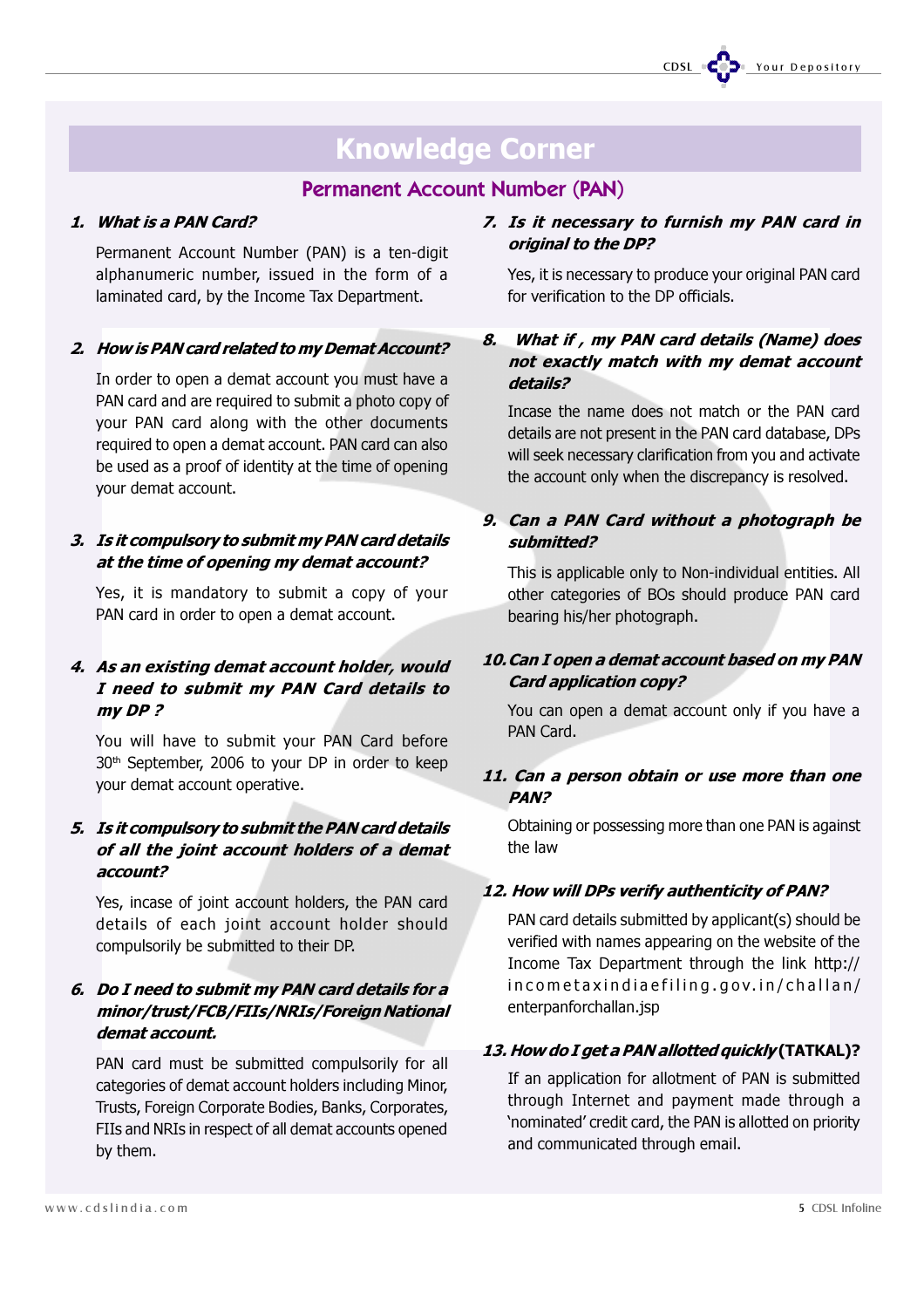## DPs Registered / Branches opened during March – April 2006

## Concept Securities Pvt Ltd.

401, Empire State Building, Udhana Darwaja, Ring Road, Surat - 395002 Tel: 0261-2363871, 87 Fax: 0261-2363911

#### Exclusive Securities Ltd.

113 B Block, 1st Floor, Silver Mall, 8-A, RNT Marg, Indore - 452001 Madhya Pradesh. Tel: 0731 - 2528084,85,86 Fax: 0731-2525879

## Fortune Financial Services (India) Ltd.

2nd Floor, K K Chambers, Sir P.T. Marg, Fort, Mumbai - 01 Tel: 022 - 2207 7931-36 Fax: 022 - 2207 2948 / 1776

## India Infoline Securities Pvt. Ltd.

Bldg No - 75, Nirlon Complex, Off Western Express Highway, Goregaon (East), Mumbai - 63 Tel: 022 - 5677 5900 Fax: 022 - 2685 0451

## Merfin Share and Stock Broking Pvt Ltd.

B-103, Bhaveshwar Plaza, LBS Marg, Ghatkhopar (W), Mumbai - 400086 Tel: 022-25004824, 25005046 Fax: 022-25005064

## Nariman Finvest Pvt Ltd.

4, Phoenix, 457, S.V.P. Road, Prarthana Samaj, Mumbai - 400004 Tel: 022-6633 8811 Fax: 022-6633 6854

### Oswal Shares and Securities Ltd.

605, Sakar-I, Opp. Nehru Bridge, Ashram Road, Ahmedabad - 380006 Tel: 079-30082040-51 Fax: 079-30082048

## Parsoli Corporation Ltd.

B 6/8, 4th Floor, Shalimar Complex, Mahalaxmi Paldi, Ahmedabad - 380007. Tel: 079-2663 7144 Fax: 079-2663 4958

### Prime Broking Company (India) Ltd.

Phoenix House, A Wing, 4th Floor, 462 Senapati Bapat Marg, Lower Parel, Mumbai 400013 Tel: 022-24981515 Fax: 022-24970777

## R.L.P. Securities Pvt Ltd.

402, Nirmal Towers, Dwarakapuri Colony, Punjagutta, Hyderabad - 500082 Tel: 040-23352485.30602485 Fax: 040-23351238

## Shriam Financial Pvt Ltd.

Chugh Mansion, Opp DRM Office, Bikaner - 334001 Tel: 0151-2526999, 2529999 Fax: 0151-2209298

## Swastika Fin-Lease Ltd.

48, Jaora Compound, MYH Road, Indore - 452001. Tel: 0731-404 3100-500 Fax: 0731-504 3200

## Stratcap Securities (I) Pvt Ltd.

Strategic House, 44, Mint Road, Fort, Mumbai - 400001 Tel: 022-56349962, 56349911 Fax: 022-56349926

## New DPs empanelled by NCDEX during March - April 2006

|     | l Sr. No. DP Name -           | Sr. No. DP Name                  | Sr. No. DP Name           |
|-----|-------------------------------|----------------------------------|---------------------------|
| . . | BCB Brokerage Private Limited | Dynamic Equities Private Limited | Fortis Securities Limited |

## New DPs empanelled by MCX during March - April 2006

| Sr. No. – DP Name  |  |
|--------------------|--|
| <b>BLB Limited</b> |  |

| <b>Calendar of Events:</b> |
|----------------------------|
|----------------------------|

**DP Training Programme : 15th to 18th May 2006** 

**Investor Awarness programme : 17th May 2006, Venue: Dadar Matunga Cultural Center, Dadar (W).**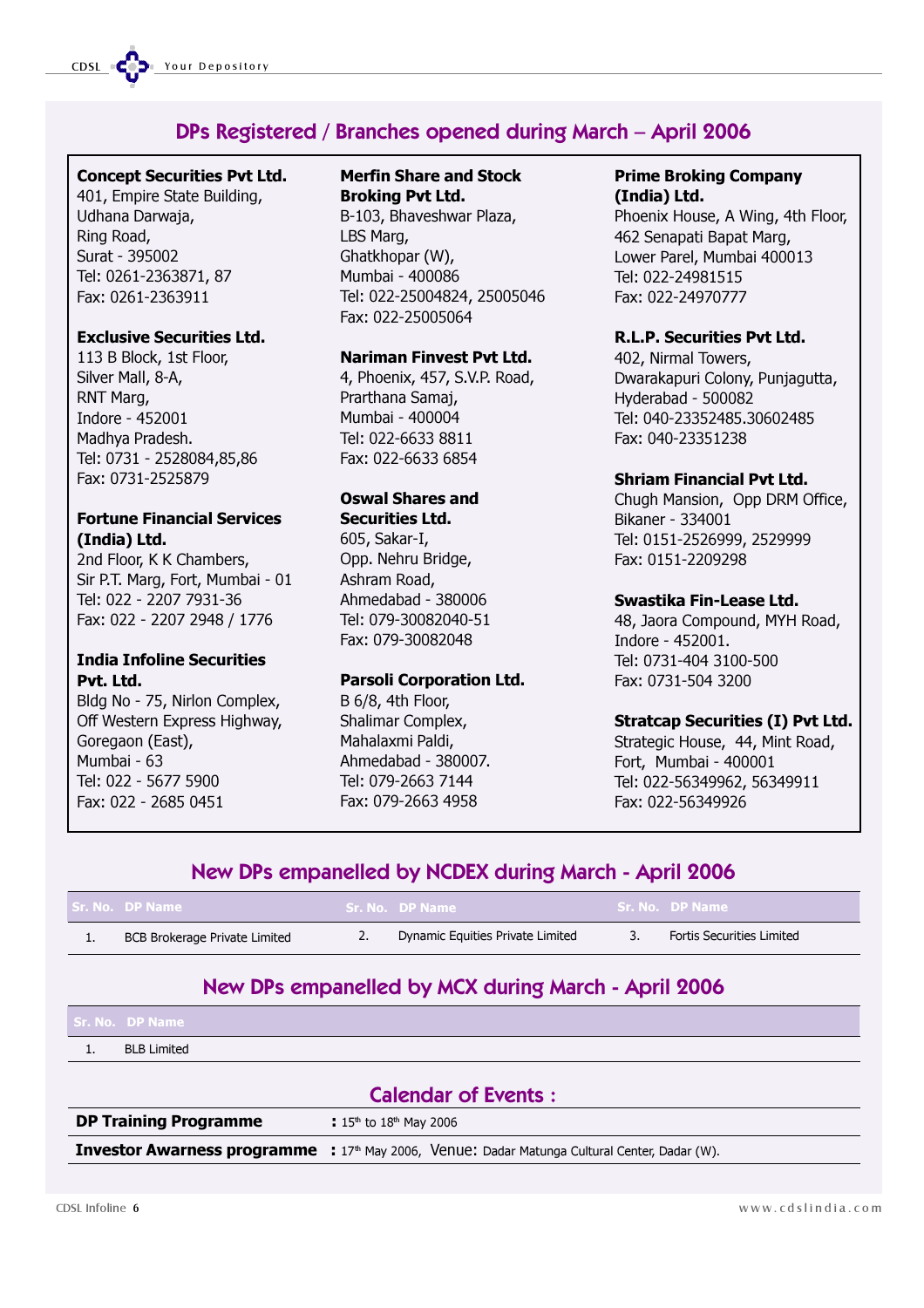CDSL CODE Your Depository

| Sr.       | <b>ISIN</b>  | <b>Issuer Name</b>                     | Sr.       | <b>ISIN</b>  | <b>Issuer Name</b>                           |
|-----------|--------------|----------------------------------------|-----------|--------------|----------------------------------------------|
| <b>No</b> |              |                                        | <b>No</b> |              |                                              |
| 1         | INE506H01013 | ACC Machinery Company Limited          | 30        | INE492H01016 | Mounteverst Trading And Investment           |
| 2         | INE507H01011 | <b>ACC-Nihon Castings Limited</b>      |           |              | Limited                                      |
| 3         | INE400H01019 | <b>Adhunik Metaliks Limited</b>        | 31        | INE488H01014 | <b>MSPL Limited</b>                          |
| 4         | INE398H01015 | Adinath Exim Resources Limited         | 32        | INE268H01010 | Navkar Builders Limited                      |
| 5         | INE281H01013 | Aditya Forge Limited                   | 33        | INE249H01010 | Nexxoft Infotel Limited                      |
| 6         | INE200H01013 | Amar Investments Limited               | 34        | INE489H01012 | Nitin Fire Protection Industries Limited     |
| 7         | INE504H01018 | Anand Rathi Securities Private Limited | 35        | INE491H01018 | Plethico Pharmaceuticals Limited             |
| 8         | INE450H01014 | Anus Laboratories Limited              | 36        | INE914G01011 | Polyspin Exports Limited                     |
| 9         | INE480H01011 | Apex Industries Limited                | 37        | INE367G01020 | <b>Prime Focus Limited</b>                   |
| 10        | INE415H01017 | Beryl Drugs Limited                    | 38        | INE411H01016 | R Systems International Limited              |
| 11        | INE042H01019 | <b>Binani Cement Limited</b>           | 39        | INE512H01011 | Rajendra Electrical Industries Limited       |
| 12        | INE405H01018 | Centenial Surgical Suture Limited      | 40        | INE475H01011 | Reliance Petroleum Limited                   |
| 13        | INE438H01019 | Deccan Aviation Limited                | 41        | INE302D01016 | Ruttonsha International Rectifier<br>Limited |
| 14        | INE923E01017 | Doyang Wood Products Limited           | 42        | INE529H01015 | Sahara Sanchar Limited                       |
| 15        | INE429H01018 | Eagle Poonawalla Industry Limited      | 43        | INE465H01012 | Sharma East India Hospitals and              |
| 16        | INE515H01014 | <b>Empire Industries Limited</b>       |           |              | Madical Research Limited                     |
| 17        | INE288H01018 | <b>Funworld And Tourism</b>            | 44        | INE671G01017 | Shirdi Industries Limited                    |
|           |              | Development Limited                    | 45        | INE458H01017 | Shirt Company (India) Limited                |
| 18        | INE177H01013 | Godawari Power and Ispat Limited       | 46        | INE402H01015 | Shri Bajrang Alloys Limited                  |
| 19        | INE925E01012 | Hotahoti Wood Products Limited         | 47        | INE314H01012 | Solix Technologies Limited                   |
|           | INE989E01018 | J R Foods Limited                      | 48        | INE205F01016 | Steel Strips & Tubes Limited                 |
| 20        | INE390H01012 | Kamdhenu Ispat Limited                 | 49        | INE424H01019 | Sun TV Limited                               |
| 21        | INE401H01017 | Kewal Kiran Clothing Limited           | 50        | INE427H01012 | Sunday Exports Limited                       |
| 22        | INE994E01018 | Kilpest India Limited                  | 51        | INE494H01012 | <b>Sunstar Overseas Limited</b>              |
| 23        | INE505H01015 | L & T-Crossroads Private Limited       | 52        | INE360H01015 | The Hyderabad Stock Exchange                 |
| 24        | INE419H01019 | Lakeland Hotels Limited                | 53        | INE344H01019 | Limited                                      |
| 25        | INE298H01017 | Lamina Foundries Limited               |           |              | The Thirumbadi Rubber Compnay<br>Limited     |
| 26        | INE397H01017 | Lokesh Machines Limited                | 54        | INE466H01010 | Unity Infraprojects Limited                  |
| 27        | INE435H01015 | Manjushree Extrusions Limited          | 55        | INE786F01015 | Uttam Sugar Mills Limited                    |
| 28        | INE536H01010 | Mahindra Automotive Steels Limited     | 56        | INE806F01011 | Vijay Shanthi Builders Limited               |
| 29        | INE493H01014 | Monnet Sugar Limited                   | 57        | INE464H01015 | Virgo Polymers (India) Limited               |

## Equities Admitted during March – April 2006

# Companies that have changed their names during March – April 2006

| Sr. No. | <b>Old Name</b>                             | <b>New Name</b>                             |
|---------|---------------------------------------------|---------------------------------------------|
|         | Abhinav Homes & Resorts Limited             | Abhinav Capital Services Limited            |
|         | <b>Bisil Plast Limited</b>                  | Bisleri Gujarat Limited                     |
|         | Colour-Chem Limited                         | Clariant Chemicals (India) Limited          |
|         | Food Express Stores (India) Limited         | <b>ENPRO Oil Limited</b>                    |
| כ       | Garware Shipping Corporation Ltd.           | Garware Offshore Services Ltd.              |
| 6       | Hazoor Hotel Properties Limited.            | Hazoor Media & Power Limited                |
|         | Kennametal Widia India                      | Kennametal India Limited                    |
| 8       | Koatex Infrastructure Ltd.                  | Krosslink Infrastructure Limited            |
| 9       | Kothari Plantations & Industries Limited    | Kothari Phytochemicals & Industries Limited |
| 10      | Lakshmi Overseas Industries Ltd.            | Lakshmi Energy And Foods Ltd.               |
| 11      | Mather And Platt (India) Limited            | <b>MPIL Corporation Limited</b>             |
| 12      | Morarjee Realities Limited                  | Peninsula Land Limited                      |
| 13      | New Sahyadri Industries Ltd.                | Sahyadri Industries Ltd.                    |
| 14      | Nucent Finance Limited                      | Nucent Estates Limited                      |
| 15      | Pee Jay International Limited               | Kuvam International Fashions Limited        |
| 16      | Sahara India Investment Corporation Limited | Sahara India Corp Investment Limited        |
| 17      | Sinhal Holdings Limited                     | Responsive Polymers Limited                 |
| 18      | Swil Limited                                | Jhagadia Copper Limited                     |
| 19      | Tata Share Registry Limited                 | <b>TSR Darashaw Limited</b>                 |
| 20      | Vardhman Spinning And General Mills Limited | Vardhman Holdings Limited                   |